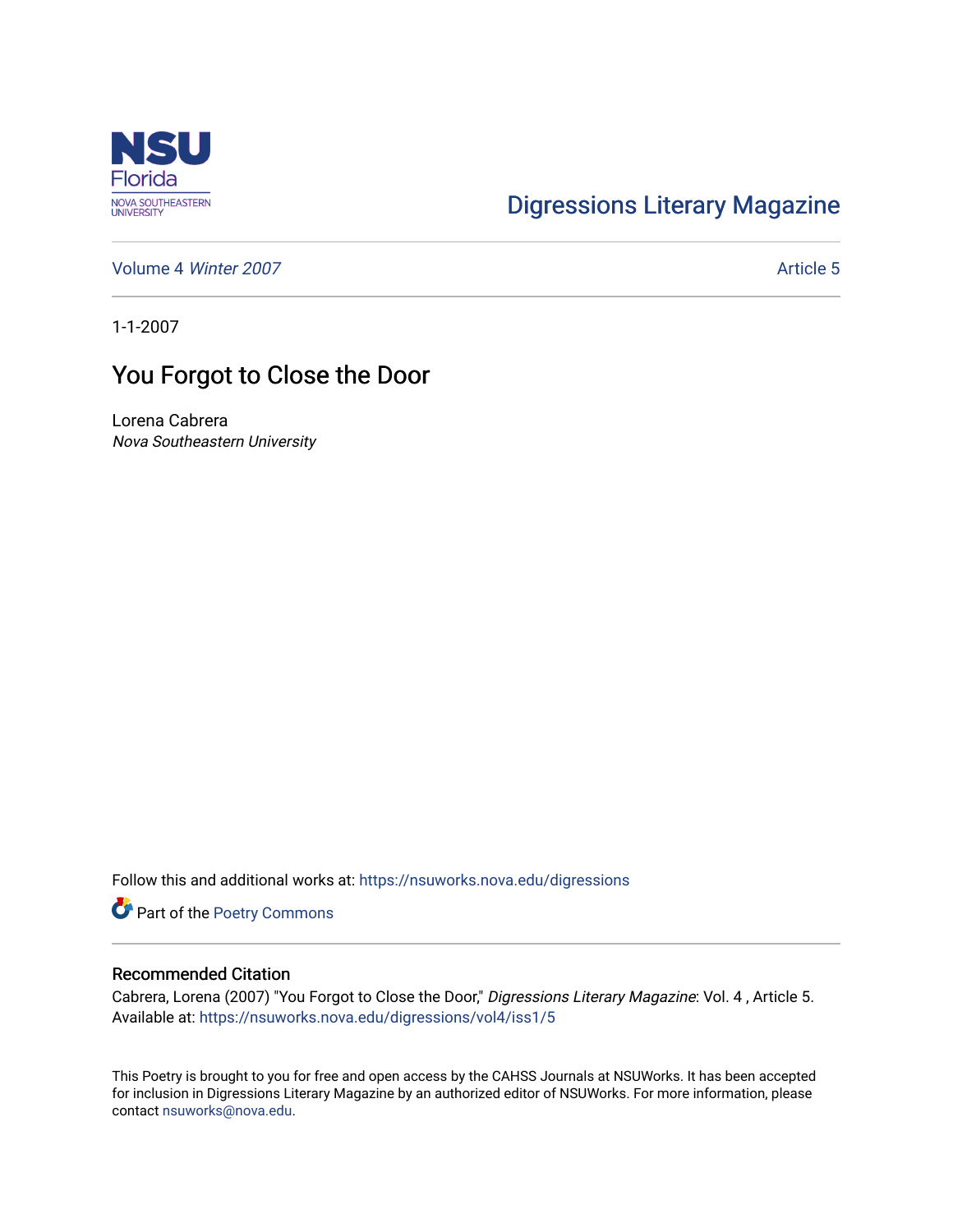## **You Forgot To Close The Door**

*Lorena Cabrera*

How could you? She was weak and defenseless. She was passed out and her brain was senseless, But so was yours. I can't forget it. I didn't react and I regret it. I saw you rub her against her will. You took advantage, Went in for the kill. She mentioned that she was on the pill, But that didn't signify she was down with sex For real! The mood was…chill. The scene was…ill. We were at a "Getty" with friends. It was the real deal. I stepped inside for a glass of juice, Then I hear her voice from the other room, Saying… "Please. Stop. Don't!" You took a deep breath and said you won't, But you went on to bother her, Undressed and fondled her, And I stood there in shock When I should have shot, But I acted invisible, And you thought you got away with it? What a miracle I stopped to think… "Maybe I should help her," But I didn't want my body to be another one of your testers, So I pulled out my camera phone and pressed record, And there went the rest of your life crashing through the floor.